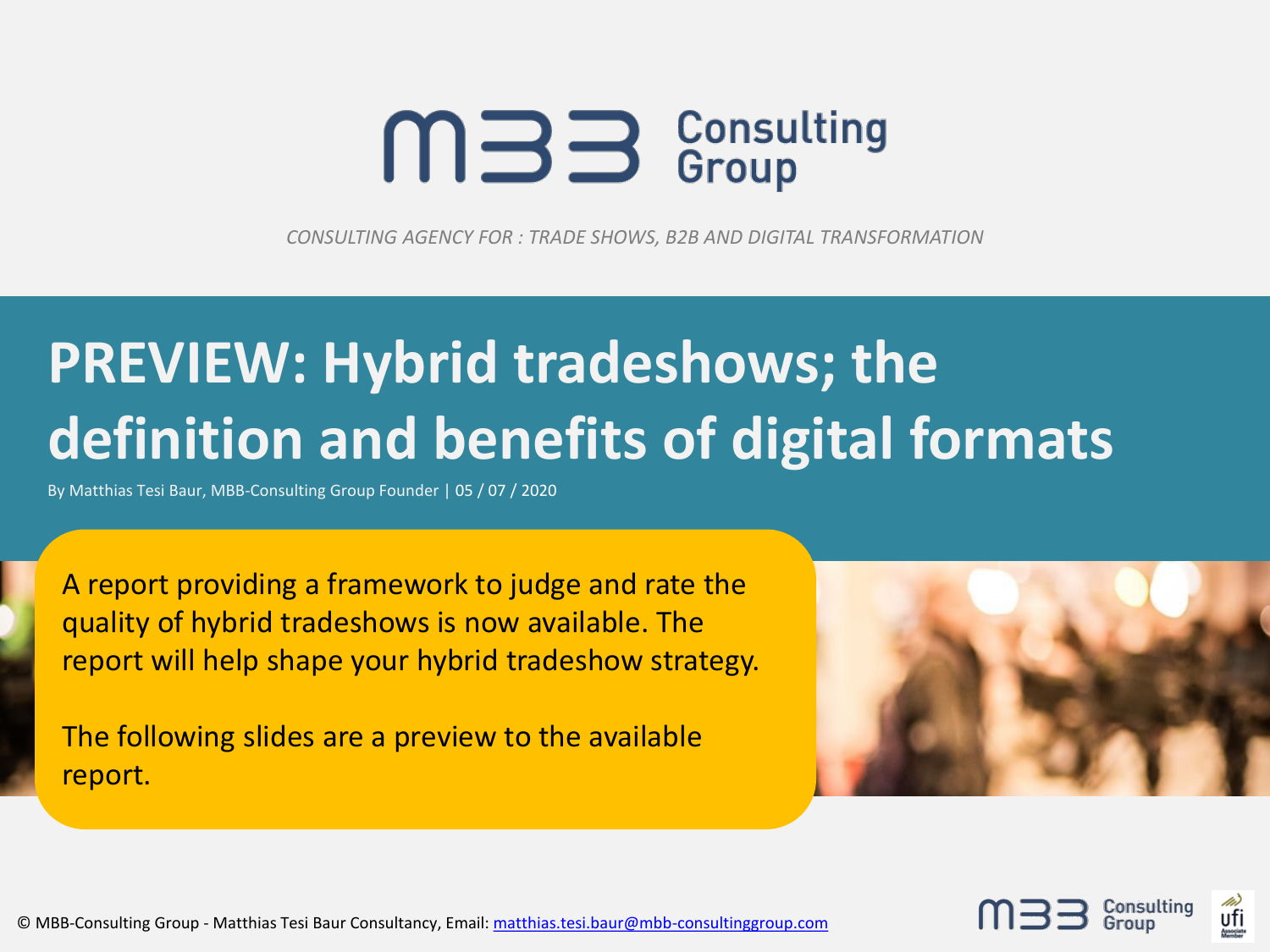# 2 Report – what will you get?

Hybrid events and new digital touch points are the current hot topics in the exhibition industry. Many show teams have established first hybrid formats to combine the benefits of live events together with digital formats. Some have set up hybrid events in a rushed manner. It is extremely important to develop hybrid formats providing new benefits to the exhibition customer through digital formats by not damaging the traditional exhibition model.

#### **With this report you will get:**

 $\checkmark$  A definition of what a hybrid event is

© MBB-Consulting Group - Matthias Tesi Baur, Email: [matthias.tesi.baur@mbb-consultinggroup.com](mailto:Matthias.tesi.baur@mbb-consultinggroup.com)

- $\checkmark$  A framework that helps to both judge digital activities in light of a hybrid strategy and work on a future strategy for hybrid formats
- Examples how tradeshow websites can be rated in terms of hybrid KPIs
- An overview of possible digital formats including their pros and cons in a hybrid strategy
- An overview of suppliers and tools that can be used to establish a hybrid strategy



Consulting Group

> A definition of a hybrid event A framework to build hybrid strategies Examples of how tradeshow websites can be rated in terms of hybrid KPIs An overview and insights of possible

Pros and cons of digital formats in a

Supplier overview and tools to establish

 $m \equiv 3$  Consulting  $\frac{m}{\sqrt{11}}$ 

digital formats

hybrid strategy

a hybrid strategy

CONSULTING AGENCY FOR : TRADE SHOWS, B2B AND DIGITAL TRANSFORMATION

Hybrid tradeshows; the definition and **benefits of digital formats** This report provides you with:

i Baur, MBB-Consulting Group Founder | 05 / 07 / 2020

**£680 Single User Licence** 



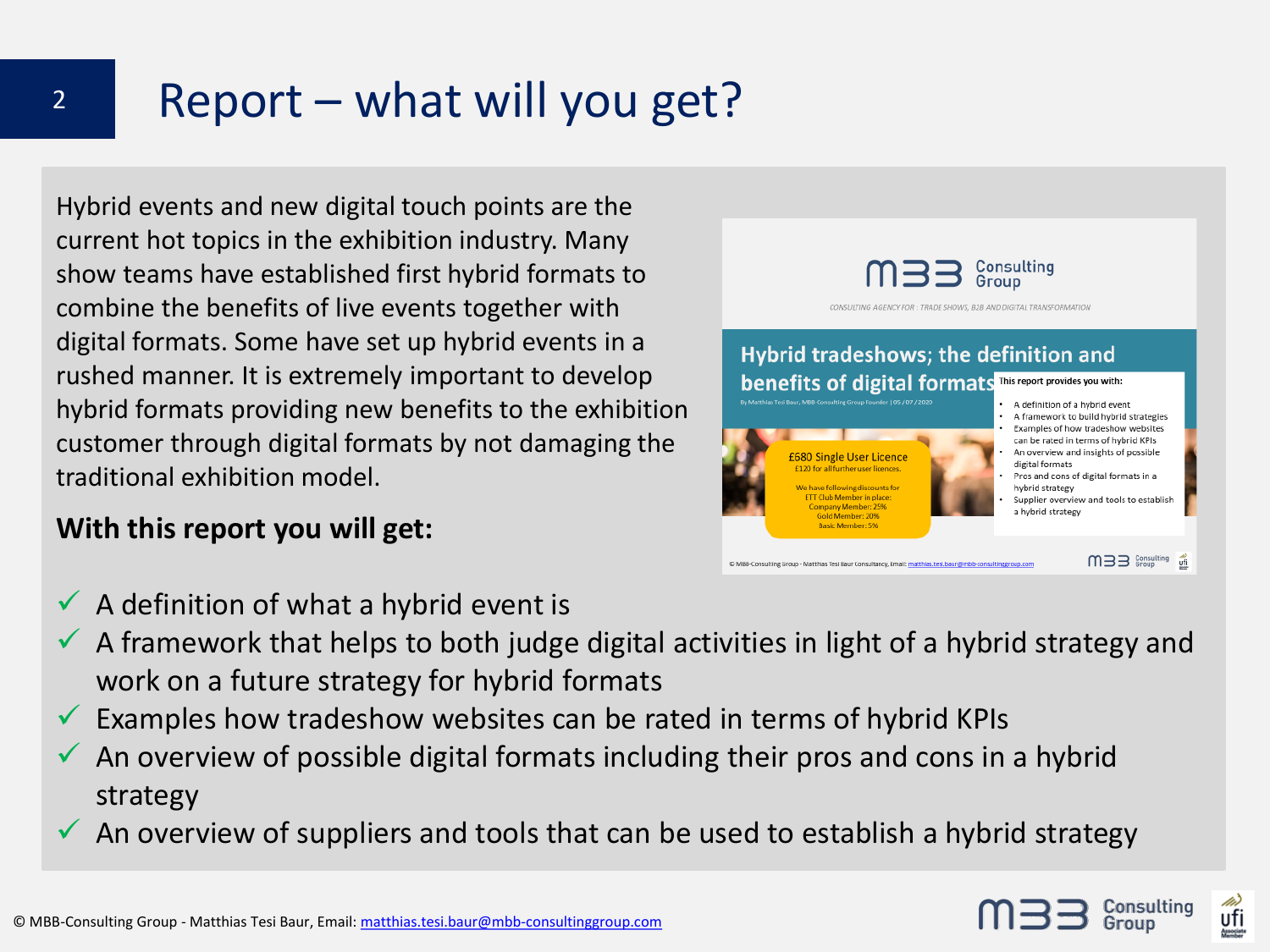### **3** Slide Preview



**A definition of a hybrid tradeshow:** The report provides a precise definition of what a hybrid tradeshow is as a guiding point to judge online activities implemented in the past, to plan future strategies and as a basis for the framework to create a hybrid tradeshow benchmark. The strategy is based on:

- The utilisation of digital functions
- Expansion of the term "tradeshow"
- The balance between onsite and online aspects of a tradeshow



**A framework for a hybrid tradeshow model:** We have created a framework as a basis to rate and judge the quality level of a trade show, to base a future strategy on precise categories and to cross check if a hybrid strategy is serving exhibitor and visitor business motivations. The framework is based on:

- A list of online formats grouped into the main categories networking, brand building and content resources
- A match of these formats against a comprehensive list of exhibitor business motivations

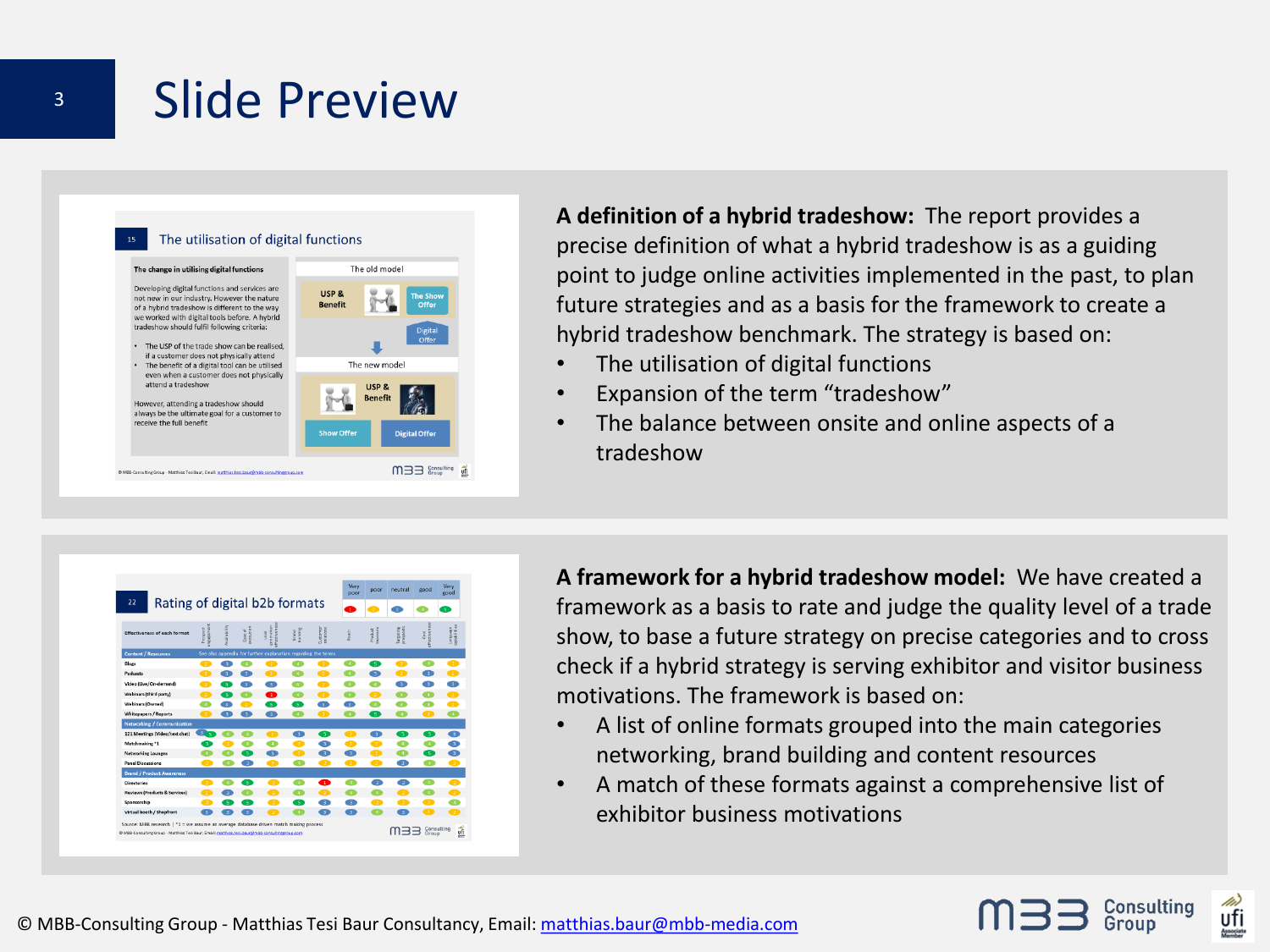### 4 Slide Preview

|                                                                                                  | ٠ | Pros for b2b product placement<br>Cost-effective setup<br>Excellent product exposure<br>and good brand building<br>Easy to deliver<br>Potential for wide reach with<br>the appropriate content |  |  |                                                                                                                                        | No 1-2-1 interaction<br>No deep lead generation<br>٠<br>possible<br>Relatively low interaction with<br>audience other than<br>comments |                                |  |  |  |
|--------------------------------------------------------------------------------------------------|---|------------------------------------------------------------------------------------------------------------------------------------------------------------------------------------------------|--|--|----------------------------------------------------------------------------------------------------------------------------------------|----------------------------------------------------------------------------------------------------------------------------------------|--------------------------------|--|--|--|
|                                                                                                  |   |                                                                                                                                                                                                |  |  |                                                                                                                                        |                                                                                                                                        |                                |  |  |  |
|                                                                                                  |   |                                                                                                                                                                                                |  |  |                                                                                                                                        |                                                                                                                                        | Cons for b2b product placement |  |  |  |
| not particularly good for lead<br>generation.                                                    |   |                                                                                                                                                                                                |  |  | A blog article is typically 400-500 words long and may contain pictures and<br>video. Sometimes a Video Blog is referred to as a Vlog. |                                                                                                                                        |                                |  |  |  |
| Blogs are good for product<br>exposure and brand building and<br>can address a wide audience but |   | used to promote products and themes and are typically updated either daily,<br>or weekly.                                                                                                      |  |  |                                                                                                                                        |                                                                                                                                        |                                |  |  |  |
| <b>Blogs</b>                                                                                     |   | A regularly updated website or web page, typically run by an individual or<br>small group, that is written in an informal or conversational style. It can be                                   |  |  |                                                                                                                                        |                                                                                                                                        |                                |  |  |  |

**Review of digital b2b formats:** The report provides insights regarding each digital b2b format used in the framework to match exhibitor business motivations. Review for each format includes:

- A short definition and explanation
- A list of pros and cons for each format
- A rating of how this format is serving the exhibitor needs This review of digital b2b formats will enable building a hybrid strategy focusing on the online services required for the target groups.



**Example reviews of tradeshows including the offered online formats:** The report provides a couple of examples to demonstrate how tradeshows can be rated and judged in terms of their hybrid elements. This will help exhibition organisers to identify their position vs. their competition and it will help exhibitors to get an overview of how the exhibitions in their relevant industry sectors have reacted to the current situation. The report further provides a template to review the tradeshows of choice.



onsulting ufi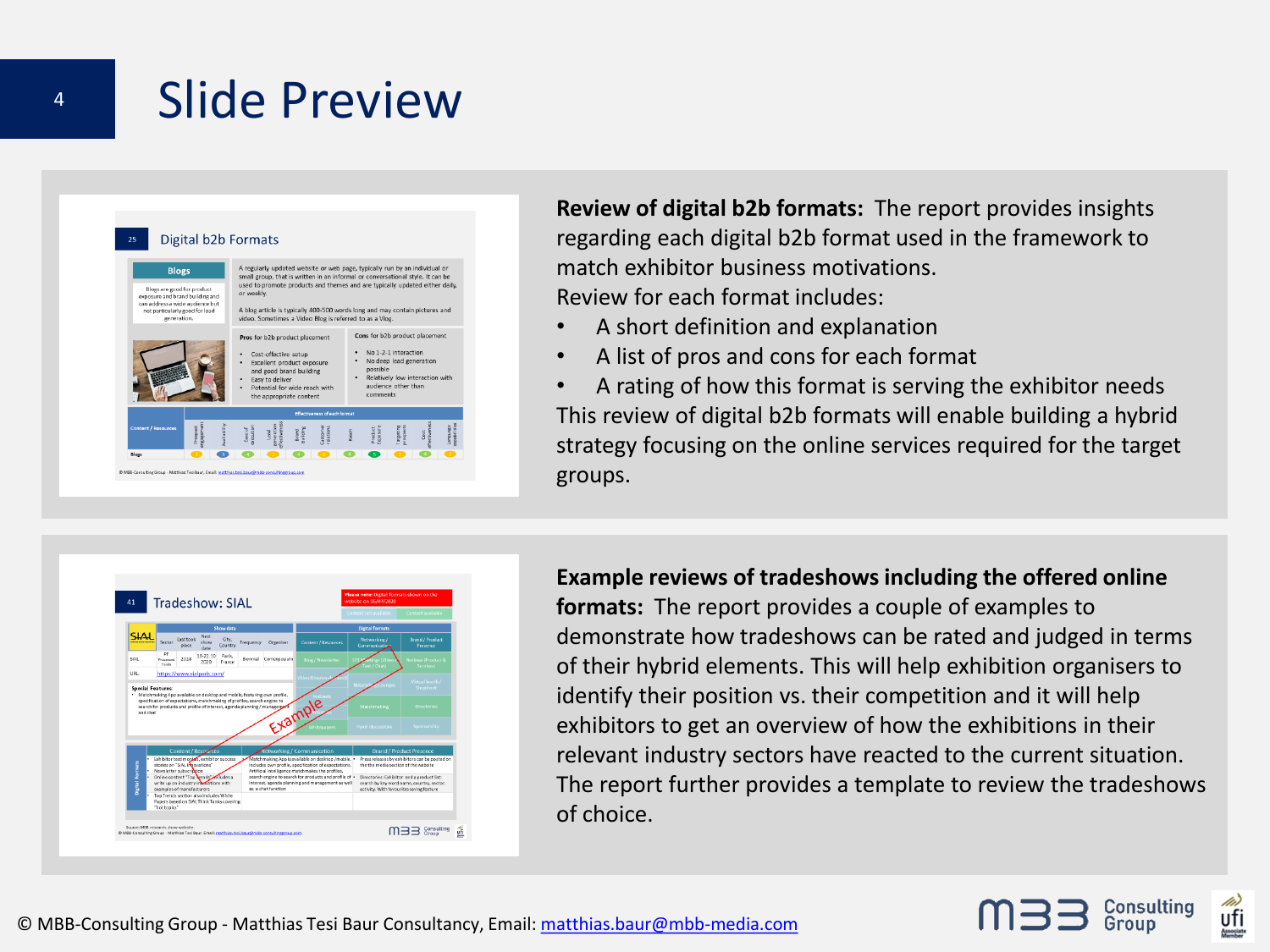### <sup>5</sup> Slide Preview

|                                                                                                                                                                                                                                                                            | <b>InFvent</b>                                                                                                                                                                                                  |                                                           |                                                                                                                                                                                                                                                                                                                                                                                        |                                       | Content not available           | Content available                  |  |  |
|----------------------------------------------------------------------------------------------------------------------------------------------------------------------------------------------------------------------------------------------------------------------------|-----------------------------------------------------------------------------------------------------------------------------------------------------------------------------------------------------------------|-----------------------------------------------------------|----------------------------------------------------------------------------------------------------------------------------------------------------------------------------------------------------------------------------------------------------------------------------------------------------------------------------------------------------------------------------------------|---------------------------------------|---------------------------------|------------------------------------|--|--|
| InEvent InEvent                                                                                                                                                                                                                                                            |                                                                                                                                                                                                                 |                                                           |                                                                                                                                                                                                                                                                                                                                                                                        |                                       | <b>Digital formats</b>          |                                    |  |  |
| URL-                                                                                                                                                                                                                                                                       |                                                                                                                                                                                                                 | https://inevent.com/en/about.php                          |                                                                                                                                                                                                                                                                                                                                                                                        | Content / Resources                   | Networking/<br>Communication    | <b>Reand / Product</b><br>Presence |  |  |
| <b>Key Points:</b><br>. Many features available: a list of 100+ features on the website, described<br>on the "Solutions" page<br>. Key Matchmaking features include: Native chat with profiles, private one<br>to one business meetings, connect networking with interests |                                                                                                                                                                                                                 |                                                           | <b>Blog/Newsletter</b>                                                                                                                                                                                                                                                                                                                                                                 | 121 Meetings (Video /<br>Text / Chat) | Reviews (Product &<br>Services) |                                    |  |  |
|                                                                                                                                                                                                                                                                            |                                                                                                                                                                                                                 |                                                           | Video (Live/on-demand                                                                                                                                                                                                                                                                                                                                                                  | Networking Lounges                    | Virtual booth /<br>Shoofront    |                                    |  |  |
|                                                                                                                                                                                                                                                                            |                                                                                                                                                                                                                 | per registration). Enterprise (contact sales for price)   | · Pricing model: 3 plans: Essential (US\$1.60 per registration), Basic (US\$ 2.40                                                                                                                                                                                                                                                                                                      | Podcasts                              |                                 |                                    |  |  |
| . Other features include: Live event analytics, attendees journey report.<br>attendees management software, business chat support, private one to<br>one business meetings. Calendar with outlook Google and Apple, calendar                                               |                                                                                                                                                                                                                 |                                                           | Webinars                                                                                                                                                                                                                                                                                                                                                                               | Matchmaking                           | <b>Directories</b>              |                                    |  |  |
|                                                                                                                                                                                                                                                                            | management for a company, domain personalisation, schedule<br>management. favourite networking contacts, file sharing and download.<br>custom unlimited landing pages, lead management software, live questions |                                                           |                                                                                                                                                                                                                                                                                                                                                                                        | Whitepapers                           | <b>Panel discussions</b>        | Sponsorship                        |  |  |
|                                                                                                                                                                                                                                                                            |                                                                                                                                                                                                                 | for online events, white label platform. Zoom integration | with speakers, event livestream platform, multi events system platform.<br>mobile app platform, multiple language availability, my event schedule,<br>pre recorded video content, interactive premium feed, telephone and<br>email support, notes log, searchable tags for categories, single sign on, text<br>messaging service, sponsors management, feedback surveys, virtual lobby |                                       |                                 |                                    |  |  |
|                                                                                                                                                                                                                                                                            |                                                                                                                                                                                                                 |                                                           | <b>MSD</b>                                                                                                                                                                                                                                                                                                                                                                             |                                       | Boehringer<br>Ingelbrim         | Pearson                            |  |  |
| Key Customers:                                                                                                                                                                                                                                                             | Santander                                                                                                                                                                                                       | SANOFI                                                    |                                                                                                                                                                                                                                                                                                                                                                                        |                                       |                                 |                                    |  |  |

**A library of available online platforms:** The report provides a list of 15 online platforms that can be used to bring a hybrid tradeshow to life. Each platform review includes:

- Base information of the platform
- A list of functions including a brief description
- A review how the platform will serve the framework we developed for hybrid tradeshows
- A list of current clients to provide some insights into which companies are using the platform

#### **Price:**

- £680 Single User Licence
- £120 for all further user licences.

We have following discounts for ETT Club Members in place:

- Company Member: 25%
- Gold Member: 20%
- Basic Member: 5%

#### **Discounts available for ETT Club member**



#### **[Click here to download the report](https://www.exhibitionthinktank.com/hybrid-tradeshows-the-definition-and-benefits-of-digital-formats-report/)**

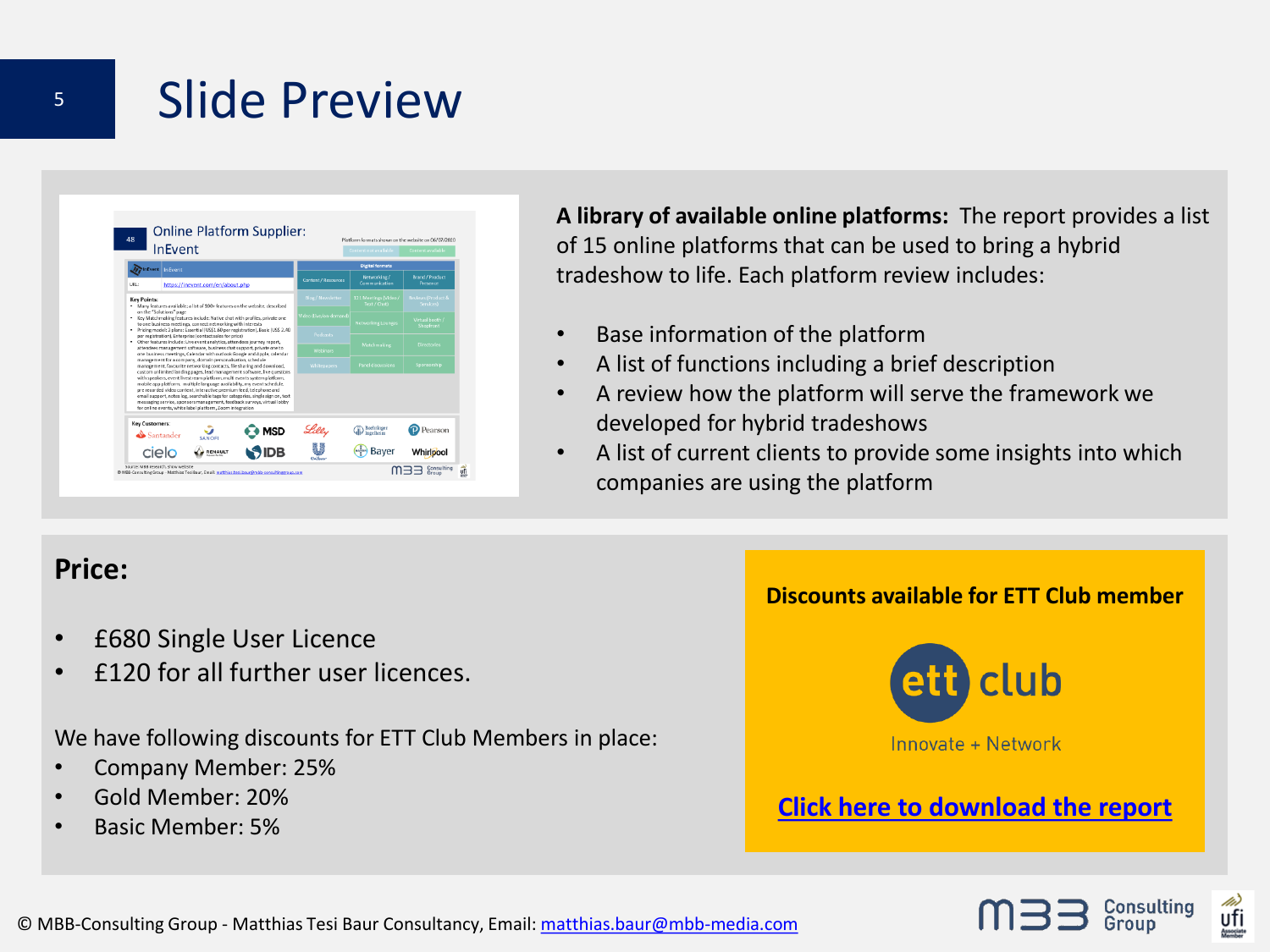

Consulting

ufi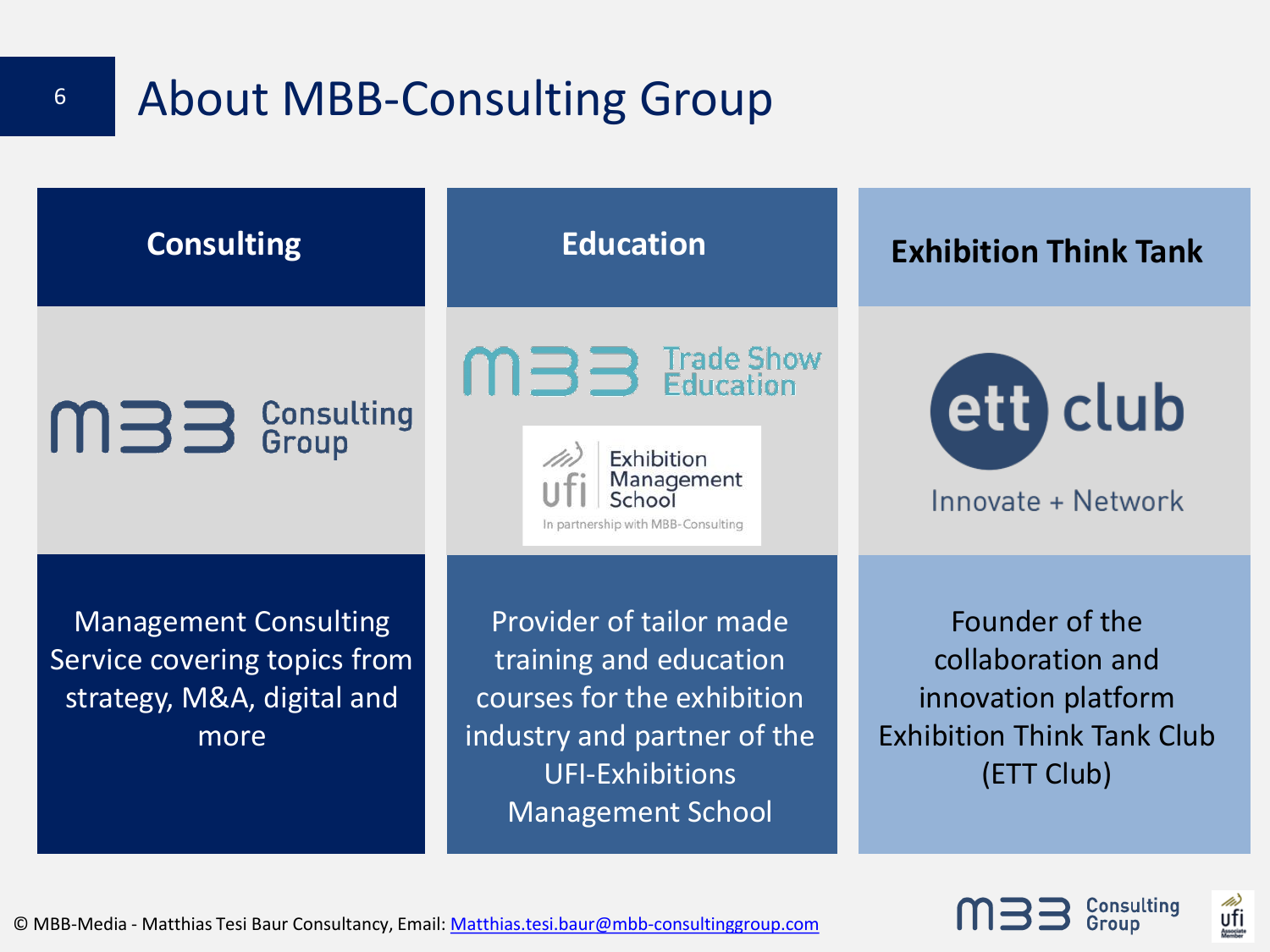### **7 Our Consulting Topics**

### **Strategy**

Company Strategy Portfolio Strategy Geo-cloning & Geoadaptation Show Development Market Research Company Set-up and **Structure** Innovation Review Content & Feature **Strategy** Rescue Strategies Team Coaching

### Business Recovery & Agility

General Recover Strategies, Setting up Agile Management Processes, Recover trade shows from downturn phase, Lifting up Customer Satisfaction, Collaborative Strategy Building, Content & Feature Strategies, Establishing Advisory and Feedback Boards

Sales & Pricing

Pricing Strategies Location-based Pricing Rebooking Strategies Profitability Review Pipeline Management Set-up of Sales Structures & Reporting

M&A & Due Diligence

M&A consulting Targeting Research Target Qualification Commercial Due Diligence Integration Management Financial Modelling

### **Digital**

Digital Transformation Social Media Digital Revenue Streams Digital Onboarding SEO

**Consulting**<br>Group

∕<br>∪fi

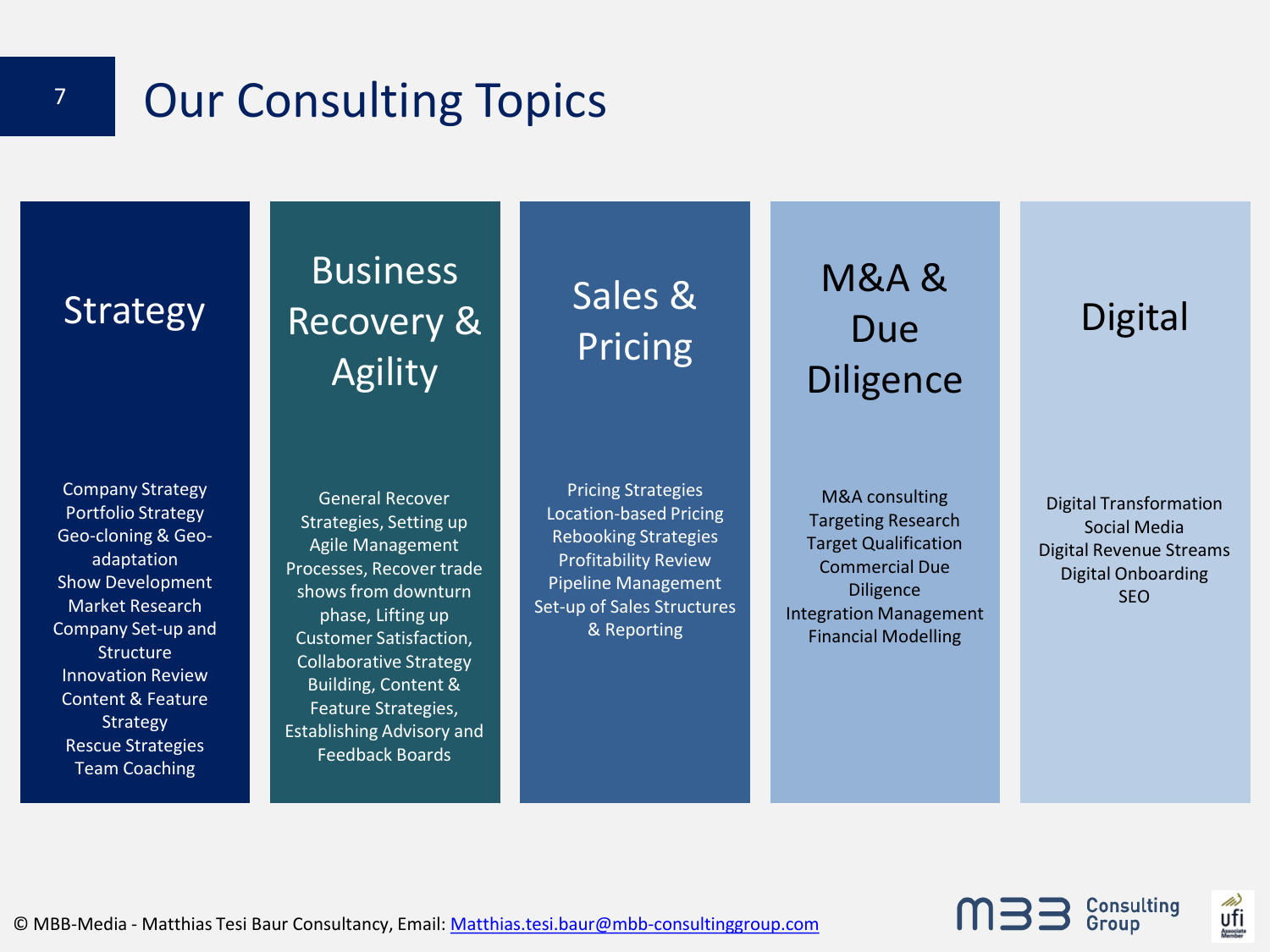# Our Training & Education Programme for the Exhibition Industry



© MBB-Consulting Group - Matthias Tesi Baur Consultancy, Email: [matthias.tesi.baur@mbb-consultinggroup.com](mailto:matthias.tesi.baur@mbb-consultinggroup.com)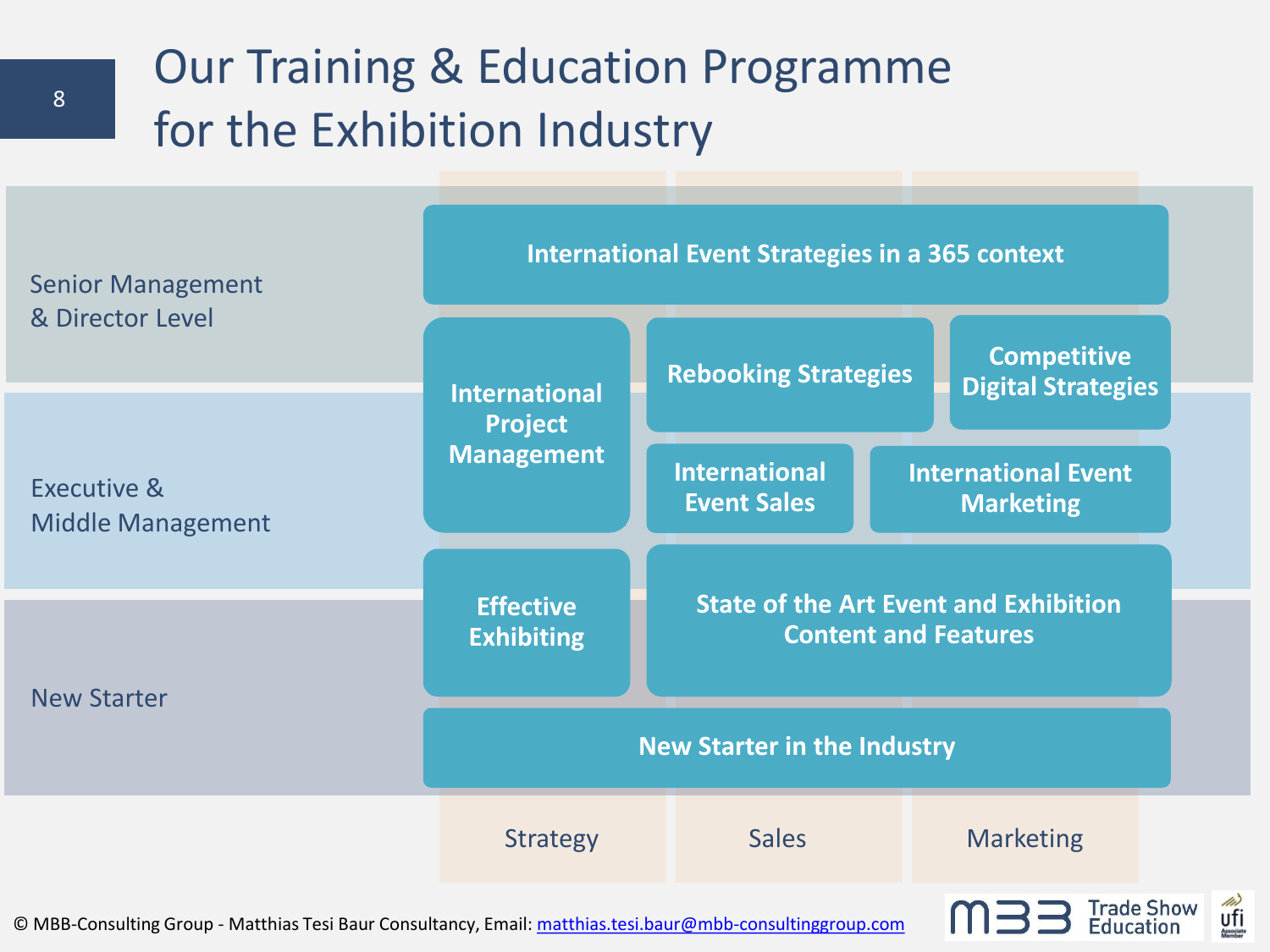### <sup>9</sup> The Exhibition Think Tank CLUB



Consulting

Group

ufi